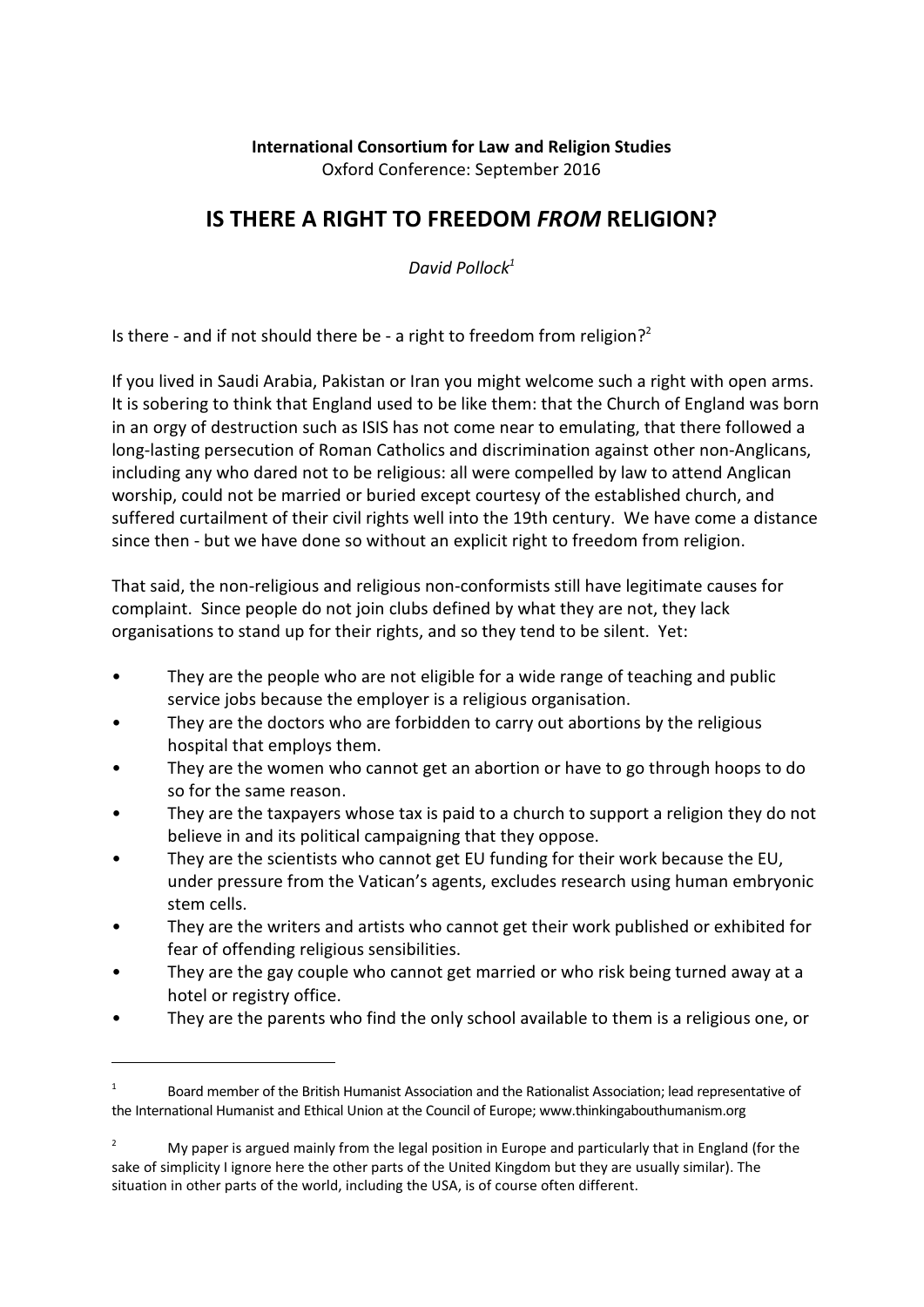who cannot get their children into the local school because it is religious, or who find that even in their non-religious local school their children are expected to pray and are given religious education that ignores non-religious beliefs.

• They are the painfully and terminally ill who cannot end their lives because the churches - in England specifically the bishops in the House of Lords - forbid it.

More generally, they are all the people who resent the easy assumption, still all too common, that religion is identical with virtue<sup>3</sup> and that there is therefore something not respectable about opposing any demand made by the churches or about criticising anything labelled 'religion'. Is this not a case for a right to freedom from religion?

Natan Lerner, in the 2012 edition of his book *Religion, Secular Beliefs and Human Rights*, 4 claims there should be such a right, referring to "the rather neglected right to freedom from religion" and proposing a "tentative list" of the freedoms. They include, for example, freedom not to be coerced to belong to a religious faith or to perform any ceremony or act of a religious nature, not to be obliged to take a religious oath, not to be exposed to mandatory religious instruction and not to have to reveal one's religion or belief in official documents. The last of his list is the right "not to be exposed to religious propaganda, indoctrination or proselytism when forming part of a captive audience [including] the right not to be exposed to emblematic religious symbols, in obligatory schools, state judicial chambers, public hospitals or other places where a person is part of such a captive audience".<sup>5</sup>

What is notable about most of these is that they are - or should be - guaranteed already by the right to freedom of religion and belief - including, of course, the freedom not just to reject religion but to hold non-religious beliefs such as Humanism. In some jurisdictions this may still be a work in progress, but given General Comment 22 of the UN Human Rights Committee on Article 18 of the International Covenant on Civil and Political Rights (which is

g) Not to be buried in a religious ceremony;

<sup>3</sup> This must be the assumption underlying, for example, the BBC's unwillingness to allow Humanists to participate in its daily *Thought for the Day* slot although representatives of all the major religions do so: only the religious are held to have ethical insights of any value on current affairs.

<sup>4</sup> Martinus Nijhoff Publishers, Boston, 2012.

<sup>5</sup> The slightly odd complete list of relevant rights is as follows:

a) To have or not to have a religion or a belief and not to be coerced to belong to a religious community, church, or faith;

b) To opt out from any religious community, church, or faith with which one does not want to identify with or be a member of it *(sic)*;

c) To be excluded from any official register identifying persons by religion or belief;

d) Not to be coerced to perform any ceremony or act of a religious nature;

e) Not to be obliged to take an oath related to religion;

f) Not to be exposed to religious indoctrination or mandatory religious instruction against one's will or the will of the parents or legal guardians of a minor;

h) Not to be coerced to reveal one's religion or belief in official documents;

I) Not to be exposed to religious propaganda, indoctrination or proselytism when forming part of a captive audience. This includes the right not to be exposed to emblematic religious symbols, in obligatory schools, state judicial chambers, public hospitals or other places where a person is part of such a captive audience.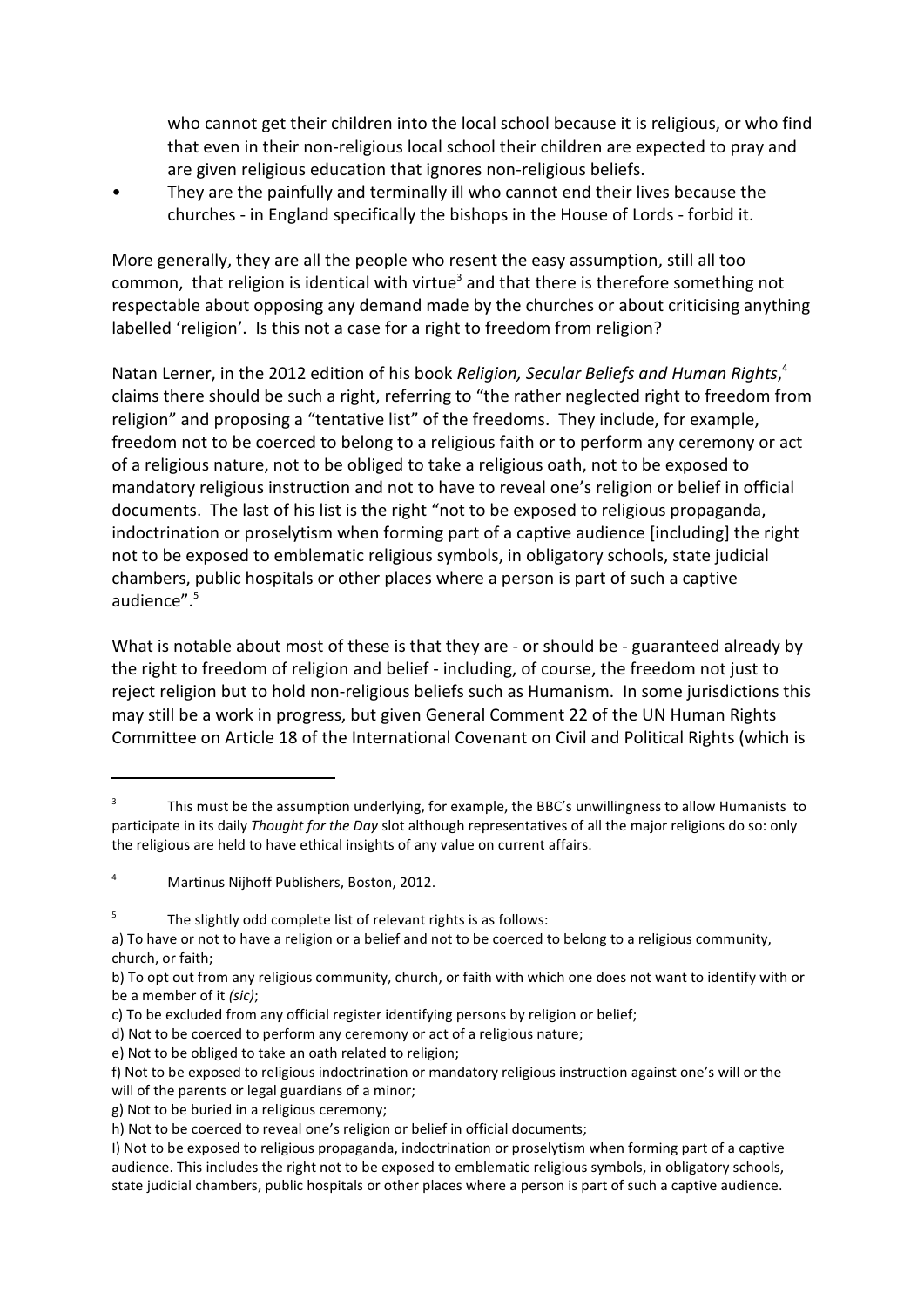essentially similar to Article 9 of the European Convention)<sup>6</sup> and case law under the European Convention on Human Rights (which in particular has in several cases established the right to privacy about one's beliefs<sup>7</sup>), all but the last of Lerner's list would appear to be secure - and that also might have been covered but for the very dubious Grand Chamber judgement in the *Lautsi* case<sup>8</sup> and may yet emerge in other more deeply considered cases. (I revert later to Lerner's right not to be exposed to mandatory religious instruction.)

So what is there left that a right to freedom *from* religion could deliver that is not already provided by freedom *of* religion and belief ?

Lerner generalises:

Everyone is entitled to be exempted from any duty, obligation, restriction or taxation imposed by religious norms and enacted by the state at the national or local levels.

This, especially with its mentions of restrictions or taxation imposed by religious norms, goes beyond his own list. Moreover, it could also be asked whether an entitlement to exemption is enough if what one is potentially exempt from would otherwise be a contravention of human rights. This would seem to follow from the logic of a recent High Court case in England<sup>9</sup> in which it was said in effect that a right to withdraw a child from religious education was not sufficient to render lawful a syllabus of religious education in state nonfaith schools that would otherwise fail to meet the requirement under European Convention case law that such education be 'objective, critical and pluralistic'.

In the rest of this paper I will put forward a catalogue of *desiderata* that might follow from a right to freedom from religion and will consider whether such a right is needed for their achievement or whether they might not better be established by extensions of the existing right to freedom of religion or belief or by other means such as laws on equality and nondiscrimination.

First let me note that there is something odd about religion and belief in contrast to the other accepted freedoms - of movement, of assembly, to marry and raise a family, own property, and so on. They are by and large freedoms to live without constraint by others,

9 *Fox and others v. Secretary of State for Education* [2015] EWHC 3404 (Admin) at §79.

<sup>6</sup> "Article 18 protects theistic, non-theistic and atheistic beliefs, as well as the right not to profess any religion or belief. The terms belief and religion are to be broadly construed. Article 18 is not limited in its application to traditional religions or to religions and beliefs with institutional characteristics or practices analogous to those of traditional religions." - Human Rights Committee, 1993 (General Comment no 22(48) (Art. 18) adopted on July 20th 1993, CCPR/C/21/Rev.1/Add.4, September 27th 1993, p.1.)

<sup>7</sup> For example, *Sinan Işık v. Turkey* [2010] (no. 21924/05) at §60; Folgerø and Others v. Norway [2007] (no. 15472//02) at §98], *Hasan and Eylem Zengin v. Turkey* [2007] (no. 1448/04) at §73.

<sup>8</sup> Lautsi and others v. Italy [2011] (no.30814/06). For a devastating critique of the judgement see Lorenzo Zucca: *Lautsi: A Commentary on a decision by the ECtHR Grand Chamber* (International Journal of Constitutional Law (2013) 11 (1): 218-229); also my own analysis at http://www.thinkingabouthumanism.org under the tab Miscellany.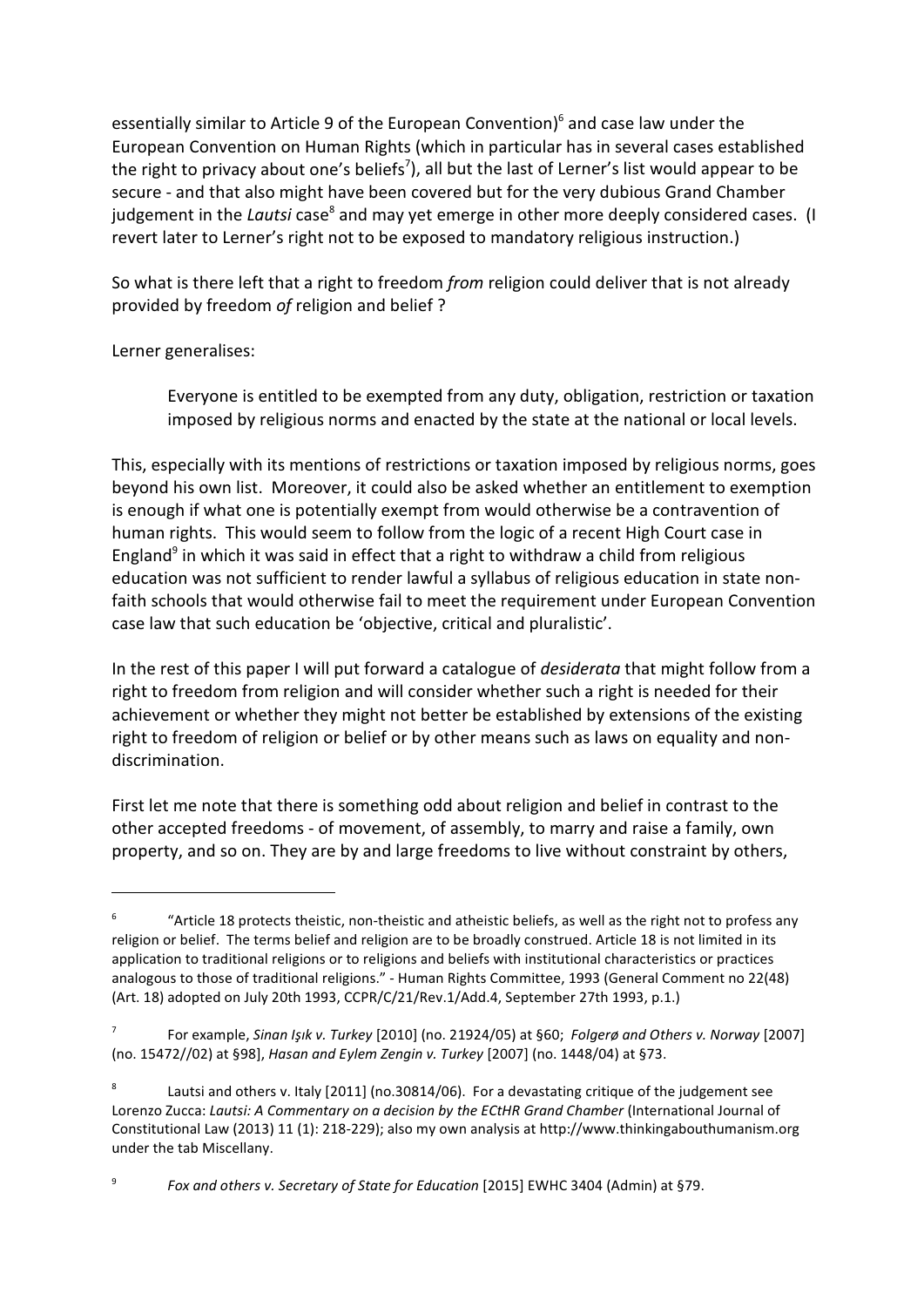especially by government, but their exercise does not in any essential way infringe the rights of others. In the same way, people covered by the various 'strands' of equality legislation race, gender, sexuality, disability, age and so on - do not as groups having those characteristics affect the rights or freedoms of those in other strands. But religion is different. It is not that religion can be changed at will - it cannot, though it is mutable. Rather, religions have intellectual content: they assert 'facts', make claims about values and issue commands about behaviour that potentially have seriously damaging effects on others.<sup>10</sup> Thus:

- Different religions make mutually incompatible and controversial claims about the nature of life and the world.
- Religions deliberately influence their followers' attitudes and behaviour, often in ways which can be similarly controversial.
- Religions are in competition with each other: evangelists come to our front doors, set up television and radio stations and run crusades to make converts.
- Religions are expressed through organisations, some of which are wealthy and powerful. They exercise that power in the name of their faith far outside the realm of religion - in influencing social attitudes and national and international policies (e.g. on free speech and on sexual and reproductive health and rights).
- Religious believers often feel under a duty to react strongly to any criticism or insult offered to their beliefs, prophets or deities, however mild or reasonable. $^{11}$

No other human right, no other protected characteristic has any similar effect. My freedom of movement does not limit or denounce yours. Protecting you as a member of one ethnic minority has no deleterious effect on me as a member of another.

Religion in other words is *sui generis.* And its effects are real. Insofar as religion - in the shape of individuals, churches or religious lobby organisations - use their power and influence to shape society to conform with their norms and doctrines, they can make life truly uncomfortable for non- and other-believers. I shall return to this.

So how might a right to freedom from religion be the solution to these difficulties? What would it mean? What would it deliver that we do not have already in human rights law in theory if not in practice or in foreseeable developments of it? I want to answer this question by looking at, first, the constitution of the state; second, laws influenced by religion; and third, the side-effects of delivering freedom of religion and belief.

 $10$  Even though freedom of expression, like freedom of religion, is a freedom to express thoughts that may offend, there are usually, perhaps always if you go back far enough, some shared premises that, after robust but reasonable argument, will provide a means of resolution.

 $11$  This list is adapted from a longer version in my evidence to the Woolf Institute's Commission on Religion and Belief in British Public Life, for which see http://www.thinkingabouthumanism.org/ religion/religion-and-belief-in-british-public-life/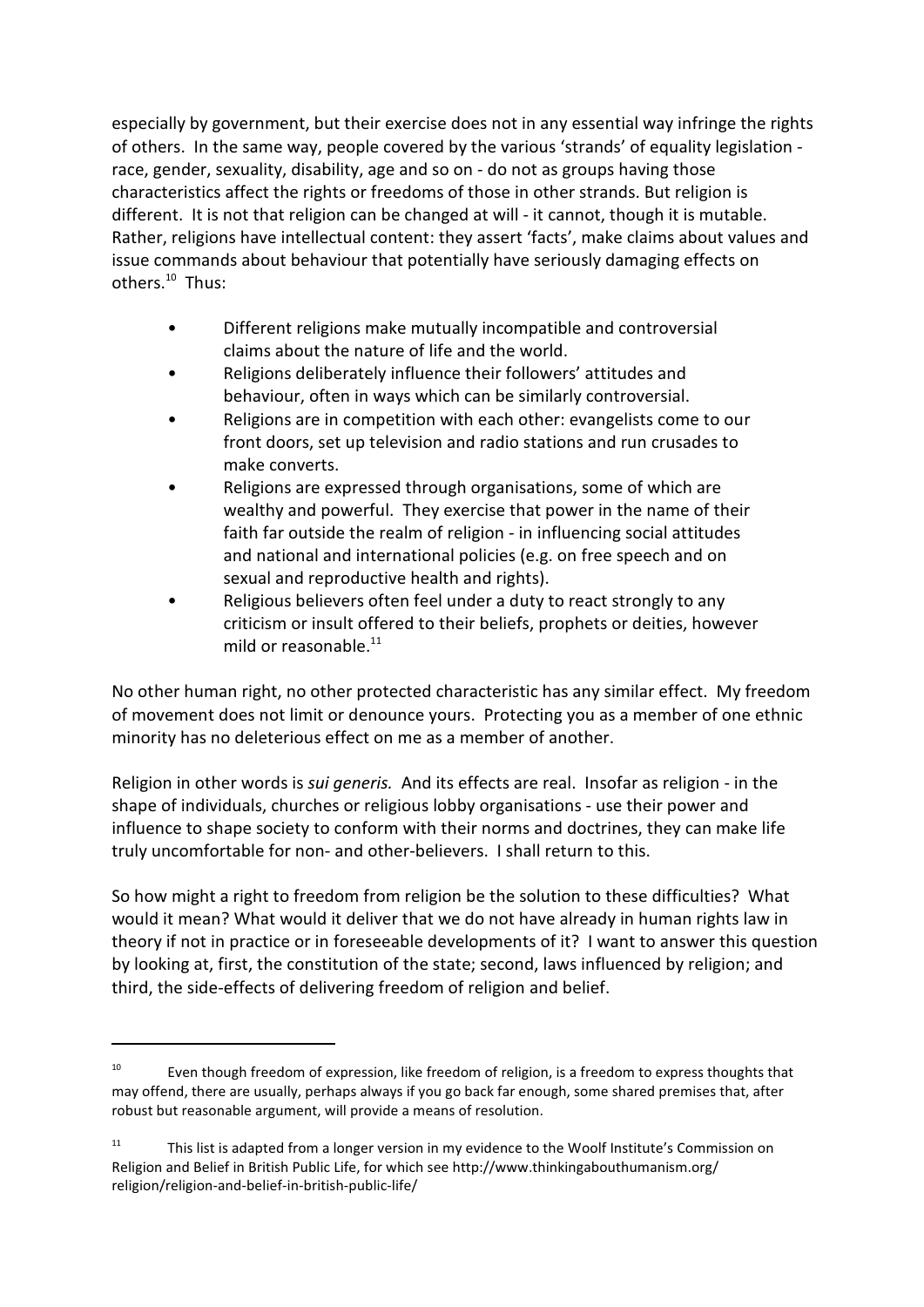#### **First, there is the question of the constitution of the State.**

The Westphalian settlement put an end in Europe to attempts by states to impose a single religion across the civilised world, but it took a long development after that for individual states first to concede a reluctant tolerance of other beliefs and much more recently to harden that into a right to freedom of belief. But this progress has applied principally to individuals and the way they choose to live, not to the state itself and its laws and official institutions. These have generally remained formally or informally wedded to a particular religion or Christian denomination.<sup>12</sup> Indeed, in most states we still have a residual theocracy - what Max Wallace<sup>13</sup> calls 'soft theocracy' - with established churches, state funding of religion and so on. This, despite its alienating effect on what in many cases is now a majority of the population,<sup>14</sup> is still held to be compatible with the Universal Declaration of Human Rights and with the European Convention on Human Rights. However, the European Court of Human Rights in many judgements<sup>15</sup> has been edging towards a requirement for the state to be secular - that is, not wedded to or favouring any particular religion or belief.

So, supposing human rights fully embraced the principle of secularism and the secular state (where secular means neutral in matters of religion or belief): what would that mean? It would free the non-religious and the other-religious citizen from implicit participation in and acknowledgement of a religion entrenched in the official laws and institutions of the state. It would demonstrate that the state accorded equal respect to all citizens, would guarantee equal treatment and reinforce equal access to official services. But - and this is vital - it would do so without infringing the freedom of belief of any follower of the previously favoured religion. All it would do is remove privileges inherited from centuries before human rights were established. Those privileges are often so encrusted with tradition that they seem untouchable, but they are typically enjoyed by shrinking minorities of the population<sup>16</sup> to the increasing irritation or incomprehension of the growing non-religious and non-Christian population.

<sup>&</sup>lt;sup>12</sup> Or just to religion as a category: for example, the English law on charities until the mid-c20th held that "As between different religions, the law stands neutral, but it assumes that any religion is at least likely to be better than none." - *Neville Estates v. Madden* [1962] Ch. 832 at §853).

<sup>&</sup>lt;sup>13</sup> Max Wallace: *The Purple Economy: Supernatural Charities, Tax and the State (2007) Melbourne,* Australian National Secular Association, p.72.

<sup>&</sup>lt;sup>14</sup> The EU's Eurobarometer survey found as long ago as 2005 that in its then 25 member states only 52% of people believed in God while 18% rejected outright even the idea of 'some sort of spirit or life force' - Eurobarometer special survey: Social values, Science and Technology (European Commission, June 2005) available at http://ec.europa.eu/public\_opinion/archives/ebs/ebs\_225\_report\_en.pdf.

<sup>15</sup> For example, *Metropolitan Church of Bessarabia v. Moldova* [2001] ECtHR (no. 45701/99) at §§116-117; and *Supreme Holy Council of the Muslim Community v. Bulgaria* [2004] ECtHR (no.39023/97) at §93.

<sup>&</sup>lt;sup>16</sup> For example, the annual British Social Attitudes survey has for many years found under half the population saying they are Christian, with well under 1 in 5 acknowledging the Church of England. See the figures at http://www.britsocat.com.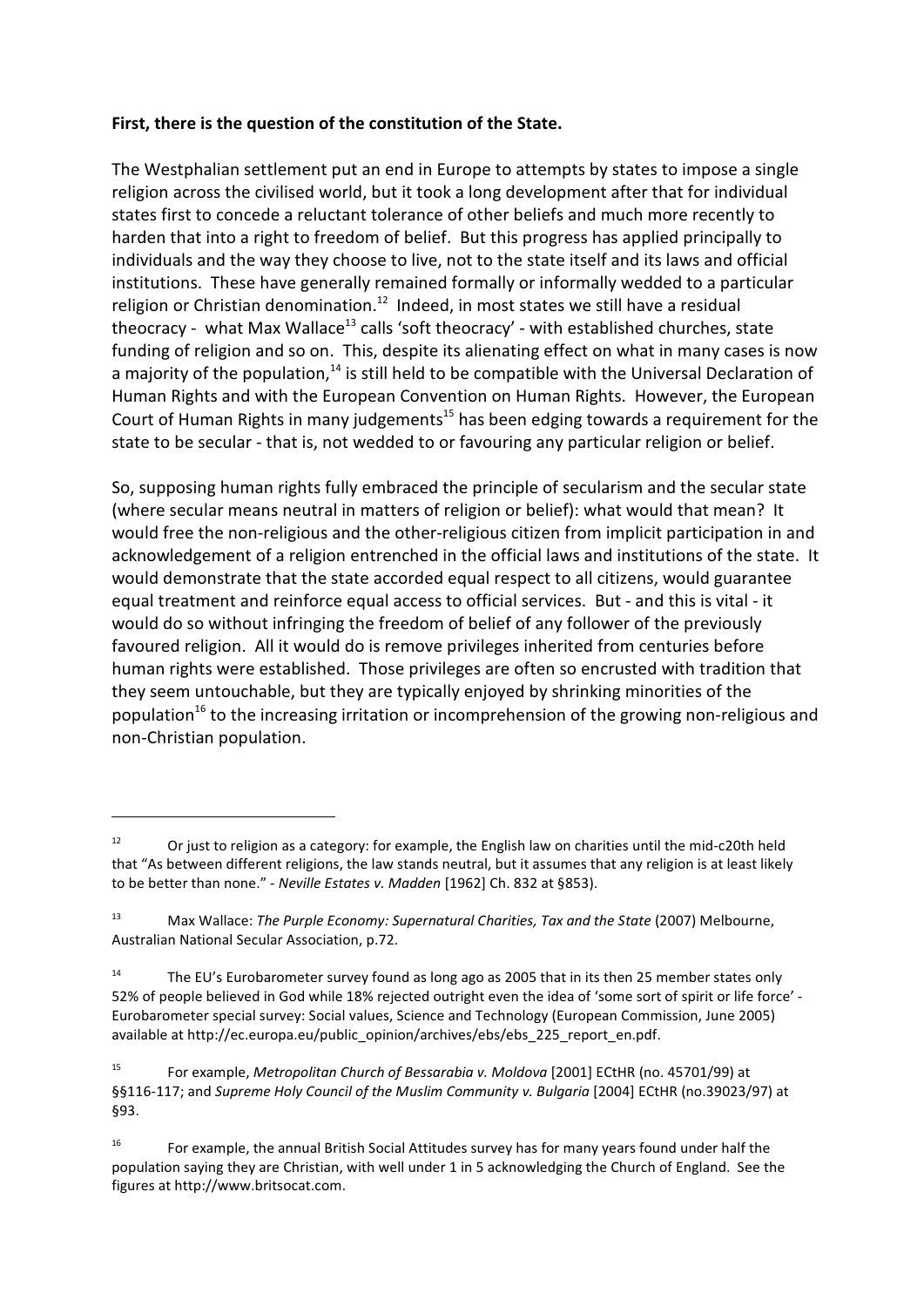Let me illustrate the effects by looking at England.<sup>17</sup> It would mean first that the Church of England was no longer established - which would have surprisingly little effect in everyday life, establishment being, in the words of Walter Bagehot,<sup>18</sup> part of the dignified rather than the efficient constitution. The 26 bishops who sit in Parliament as of right<sup>19</sup> would lose their seats. Religious observance would be removed from official occasions<sup>20</sup>: no prayers in Parliament or local councils; no religious observance on national occasions of celebration or mourning (the annual Remembrance Day ceremony at the Cenotaph was originally secular but quickly hi-jacked by the Church of England<sup>21</sup>). State schools would not be compelled but forbidden to have daily religious worship and the state would not finance religious schools. Official procedures would be secular - courts would not use religious oaths, marriages would be solemnised by civic authorities, not by churches. Official buildings would not display crosses or other religious symbols (though few do and exceptions would have to be made, for example to avoid damage to historic buildings). More relevantly, the state would cease contracting out to religious bodies the provision of core public services. Religions, especially Christianity, would also lose their privileged position in the provision of pastoral care in 'closed' environments such as universities, the armed services, hospitals and prisons something that is beginning to happen in England with (for example) a new policy of welcoming humanist pastoral support workers in hospitals.

And of course there would be no official funding of religion as such. This is by and large already the current position in England, with the churches receiving financial support if at all only for secular purposes, principally for maintaining their historic buildings. Elsewhere in Europe, however, official funding is the norm, not the exception, with huge amounts of taxpayers' money providing a life support system for moribund churches. $^{22}$ 

 $19$  A right that long antedates and does not depend on the establishment of the Church of England.

<sup>20</sup> On occasion there might be some subordinate participation by all willing religion or belief groups.

<sup>21</sup> See Norman Bonney: *The Cenotaph: A consensual and contested monument of remembrance* (2013) available at http://www.secularism.org.uk/uploads/cenotaph-a-consensual-and-contested-monumentof-remembrance.pdf

<sup>22</sup> For example, in France churches built before 1905 are owned and maintained by the state; Greece pays for the training, salaries and pensions of Greek Orthodox clergy; in Italy 0.8% of income tax goes to registered religions or to the state as nominated by each individual taxpayer - the Roman Catholic Church receives 87% of the total; the Evangelical-Lutheran Church of Finland receives 1.63% of the proceeds of corporation tax; in Germany direct annual subsidies to churches from individual Lander total €460mn. (Der Spiegel 24/7/10); etc.

 $17$  Elsewhere the effects would include reform of situations such as marriage and divorce being available only through religious authorities (as in Israel); courts requiring religious oaths (as in Greece, despite at least three findings against the practice at the European Court of Human Rights - see http://www.lawandreligionuk.com/2014/10/18/oaths-the-greek-judicial- system-and-article-9-again/); court rooms displaying crucifixes (as in Italy - see https://www.lifesitenews.com/news/italian-judge-whorefused-to-hear-cases-because-of-crucifixes-in-courtrooms); and appointments of professors of philosophy, pedagogy, sociology and political science at seven universities being subject to the local Roman Catholic bishop's consent (as in Bavaria, Germany - see http://www.concordatwatch.eu/topic-2891.834).

<sup>18</sup> In his *The English Constitution* (1867).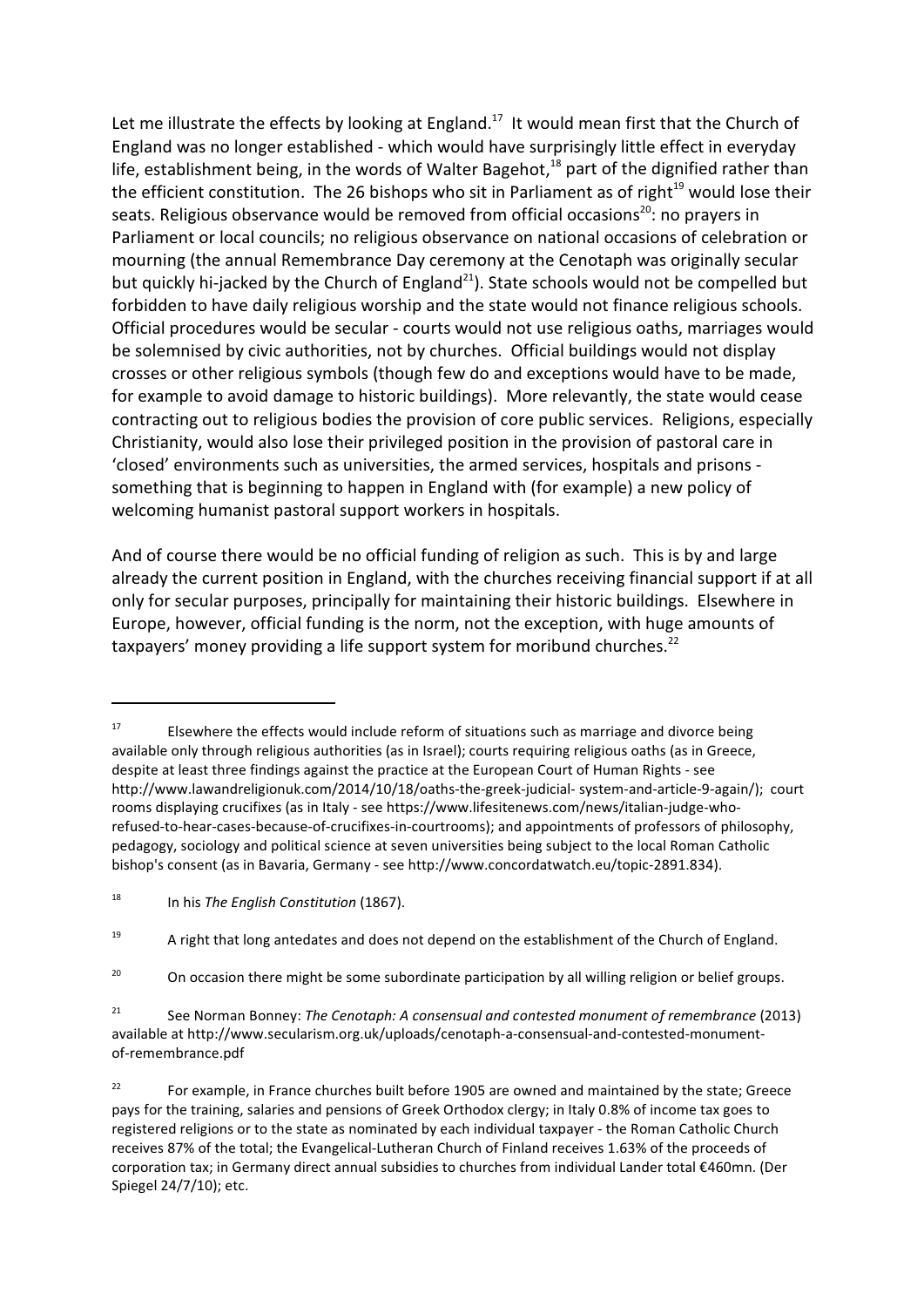As to this first area of concern, therefore, it seems that adopting a secular constitution would avoid the need for a freestanding right to freedom from religion. This could be achieved by a gradual judicial and legislative extension of the obligation on the state by reason of freedom of religion and belief not to coopt its population willy nilly into religious observation or systematically to provide support, privileges or power to one or more churches or to religions as a category. The religious institutions involved would predictably offer fierce resistance but - and this is vital - the freedom of religion and belief of their members would not be touched.

## **My second focus is on laws that originate in religious doctrine and are still justified by it and by religious pressure.**

This is another area where the inheritance from the Christian past still weighs heavily on the secular present. It is not straightforward in that, although such laws were plainly influenced or inspired by religion when they were enacted, plausible arguments in secular terms can usually be found in their defence. Their religious background, however, means that serious re-examination is justified to ensure that the secular case is convincing and not merely a disguised defence of residual theocracy.

The laws and public policies in question mainly relate to the predominant concerns of religion: the beginning and end of life, sex and gender, heresy and blasphemy. They thus involve public ethical issues such as contraception; abortion; *in vitro* fertilisation; genetic research; all sexual behaviour other than simple reproductive heterosexuality; marriage and divorce and illegitimacy; assisted dying and euthanasia, along with blasphemy and religious insult. Much progress has already been made with necessary reforms but in most countries more - sometimes a lot more - remains to be done. It would be easy to produce a catalogue of examples (relatively few, to be fair, from Britain) ranging from restrictions on abortion in Ireland and Poland that have been condemned by the Strasbourg court, to criminalisation of assisted dying for the incurably ill who wish to have the means to end painful, undignified and pointless lives; from restrictions on EU funding of research using human embryonic stem cells to laws against free speech about religion in Ireland, Poland, Greece and elsewhere including two states in the USA! $^{23}$ 

Re-examination would not necessarily see these laws repealed and policies changed, but it would see them reviewed and possibly amended without regard to their religious roots. Members of faith groups have every right to live according to their own beliefs but they cannot be allowed to command the law to impose their beliefs on others. Sadly some of them show remarkably little awareness of the consciences of others. They are not being forced to have an abortion: but they are preventing others from doing so, even (recently in Ireland) at the cost of the mother's life. They are not being forced into a gay relationship: but they are stopping loving couples getting married, or even criminalising their love. They are not being forced to benefit from treatments based on stem cell research: but they are trying to prevent the research and discovery of vital treatments for life-threatening inherited conditions. They are not being forced to die before their time: but they are forbidding others

<sup>23</sup> Massachusetts & Michigan (Houston Chronicle 2.8.16) - http://www.chron.com/news/ houston-texas/article/Study-finds-laws-banning-blasphemy-and-apostasy-8987665.php.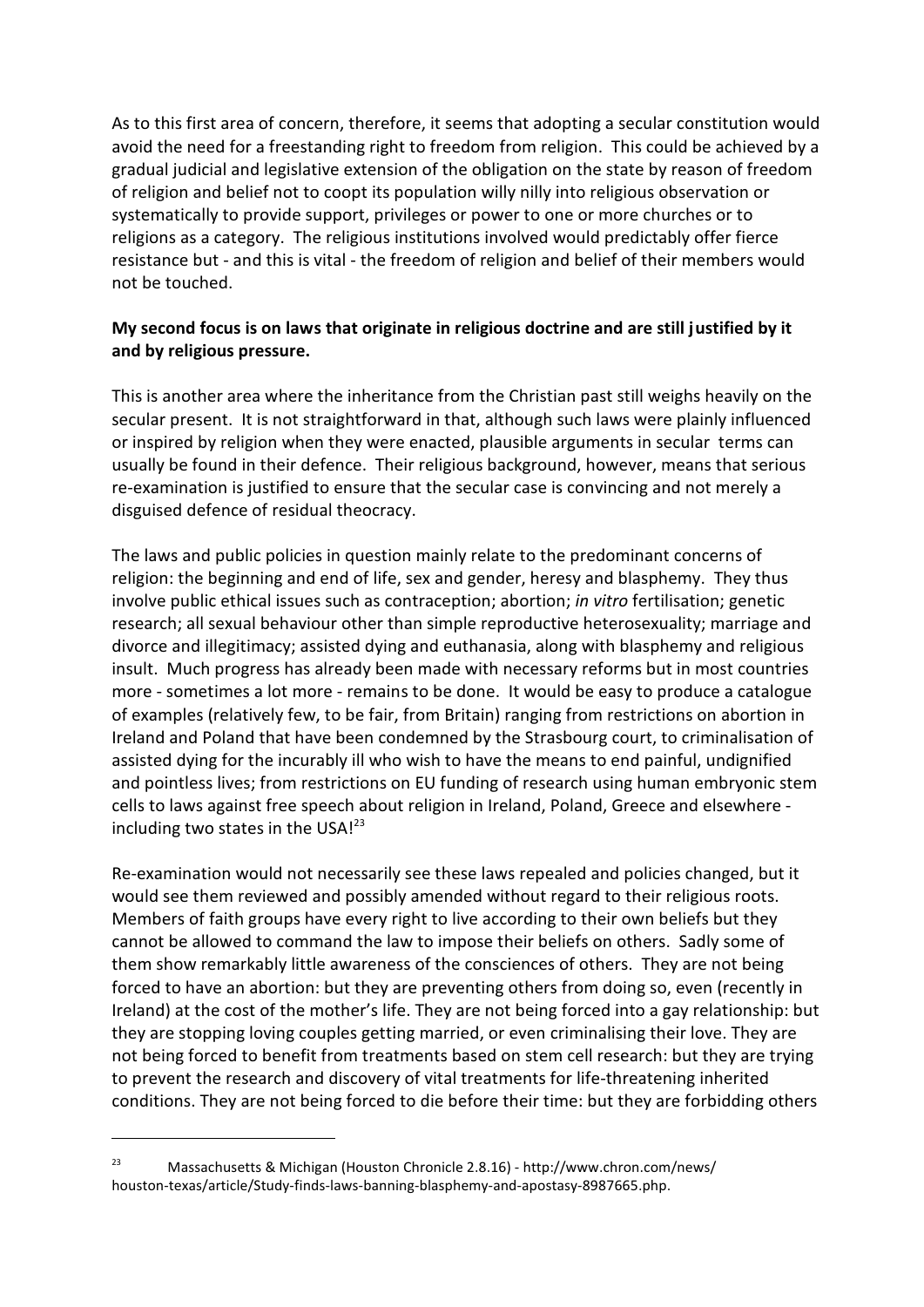a merciful release from lives of intense and incurable suffering.

And too often religious lobbyists are powerful and effective in their attempts to impose their own notions of virtuous behaviour on everyone else. To be fair, it is probably not the majority of religious believers who seek to do so - assisted dying is supported by about 80% of the UK population almost regardless of religion<sup>24</sup> - but it is often their leaders and institutions, not to speak of religiously inspired lobbyists, who do so. A very few examples will suffice:

- Time and again at the United Nations a combination of Roman Catholic and Islamic states blocks moves to establish sexual and reproductive health and rights.<sup>25</sup> The Center for Family and Human Rights (previously more honestly the Catholic Family and Human Rights Institute) is ubiquitous and effective at the UN in New York, with sophisticated lobbying against family planning programmes and the like, meantime raising funds with disgusting and alarmist propaganda.<sup>26</sup>
- In Europe, the European Centre for Law and Justice, founded and funded by the American televangelist Pat Robertson, lobbies hard at the Council of Europe and

"Who is coming for our children?

- UN Radicals
- UN Agencies
- International Planned Parenthood
- Human Rights Campaign
- Radical homosexuals

"There is really nothing to stop them . . . except C-Fam and a handful of others.

 $24$  A 2015 Populus poll of 5,000 people showed 82% support overall, including 79% of religious people see http://www.populus.co.uk/wp-content/uploads/2015/12/DIGNITY-IN-DYING-Populus-poll-March-2015-data-tables-with-full-party-crossbreaks.compressed.pdf

<sup>&</sup>lt;sup>25</sup> The extent of such lobbying was described in a report commissioned and published by the Norwegian government: *Lobbying for Faith and Family: A Study of Religious NGOs at the United Nations* (Norwegian Agency for Development Cooperation, February 2013).

 $26$  A recent fundraising email started:

<sup>&</sup>quot;Without a doubt they are coming for your daughter and your son and your grandchildren. They don't have any children of their own. They are deliberately barren. So, they have set their sights on yours, your innocent girls and boys.

<sup>&</sup>quot;From among our children they want to build an army that will subvert our world and create even more victims. They must subvert the family and the Church because the family and the Church are our sole protectors. The state cannot be counted on to help us. We are alone.

<sup>&</sup>quot;They use international institutions to impose their view on countries but most especially on children. They want to spread their devilish gospel of UN-style contraception, population control, p\*rnography, abortion, gay rights, and all the other aspects of the sexual revolution that have caused untold sorrow in the United States and around the world.

<sup>&</sup>quot;They have billions of dollars and the awful might of governments behind them. And the body count grows ever higher. How many dead babies? A hundred million? More? How many dead from sexually transmitted diseases? Hundreds of millions. How many infected? How many divorces? How many addicted to violent p\*rn?

<sup>&</sup>quot;C-Fam has been at this longer than most. At the UN, no other group has been there every day for twenty years like we have. Sure, lots of wonderful groups come to the UN, but then they all go home. We stay. We are there every day, seven of us, only seven that stand between the evil and your daughters and sons. . ." The email ended: "Please pray for us right now by name". - C-FAM circular, 5 August 2016.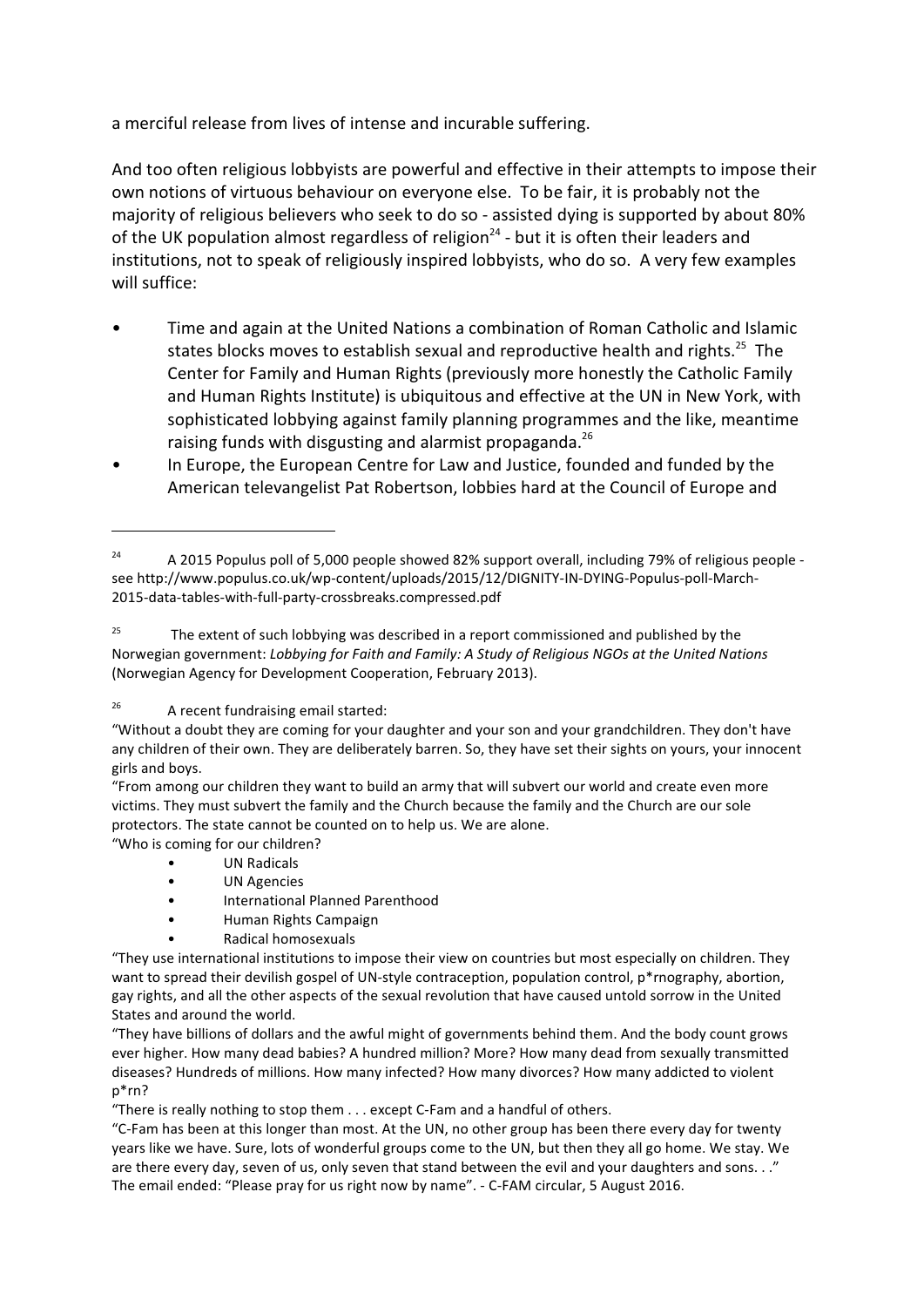intervenes in support of religious ethics at the European Court of Human Rights.

• In Italy, where the low birthrate - the eighth lowest in the world<sup>27</sup> - attests to the population's vanishing subservience to the Catholic church, religious pressure has nevertheless led to a refusal on grounds of conscientious objection to take part in abortions by 70% of gynaecologists<sup>28</sup> and a similar proportion of anaesthetists, forcing numerous women to seek underground abortions or go abroad for a termination.

Their lobbying is clever: as Jay Michaelson<sup>29</sup> has demonstrated, they are "mainstreaming discrimination by rebranding it as religious liberty". "Religious liberty is meant to be a shield against state action, not a sword against minorities", but that is how it is being used: "Using the 'religious liberty' framework, the Christian Right now attacks access to contraception and abortion, same-sex marriage, and anti-discrimination laws - not on moral grounds (e.g., that contraception is morally wrong or that LGBTQ rights violate 'family values'), but because they supposedly impinge on the religious freedoms of others (e.g., by forcing employers to violate their religion by providing contraception coverage *[viz, in employee health insurance policies]*)".

So with this second category of religious impositions on the non-religious and other-religious it seems that a right to freedom from religion is not the obvious way forward: rather, its victims need to fight against the unjustified extension of the religious freedom of a minority of zealots at the expense of religious oppression of others, and they can best do so by asserting their own rights and liberties, including their freedom of belief. A religious majority is not entitled, however convinced of its righteousness, to impose on the freedoms of others for religious reasons unless a good secular case can also be made out. Otherwise by analogy a non-religious majority might be entitled (for example) to forbid church attendance because, supposedly, it fosters delusions, wastes time and undermines rationality.

**That leads me to the third and final aspect of freedom from religion that I wish to examine. This is that a right to freedom from religion would remove the burdens imposed on the non-religious (and often the other-religious) in the course of delivering freedom of religion for the "true believers".**

There is sometimes an assumption that freedom of religion and belief means that religious sensibilities must in every case be accommodated - that religion carries all before it. That of course is not what it means: under the European Convention on Human Rights there is absolute freedom of belief but only a qualified freedom to manifest it.

One of the qualifications serves to protect the rights and freedoms of others. Even legitimate delivery of freedom to manifest a religious belief can require some incidental

<sup>27</sup> WHO data for 2013 - see http://apps.who.int/gho/data/view.main.CBDR2040

<sup>&</sup>lt;sup>28</sup> See http://www.ippfen.org/news/council-europe-finds-italy-violating-womens-rights

<sup>29</sup> Jay Michaelson: *Redefining Religious Liberty* (Political Research Associates, 2013) http://www.politicalresearch.org/wp-content/uploads/downloads/2013/04/PRA\_Redefining-Religious-Libert y\_March2013\_PUBLISH.pdf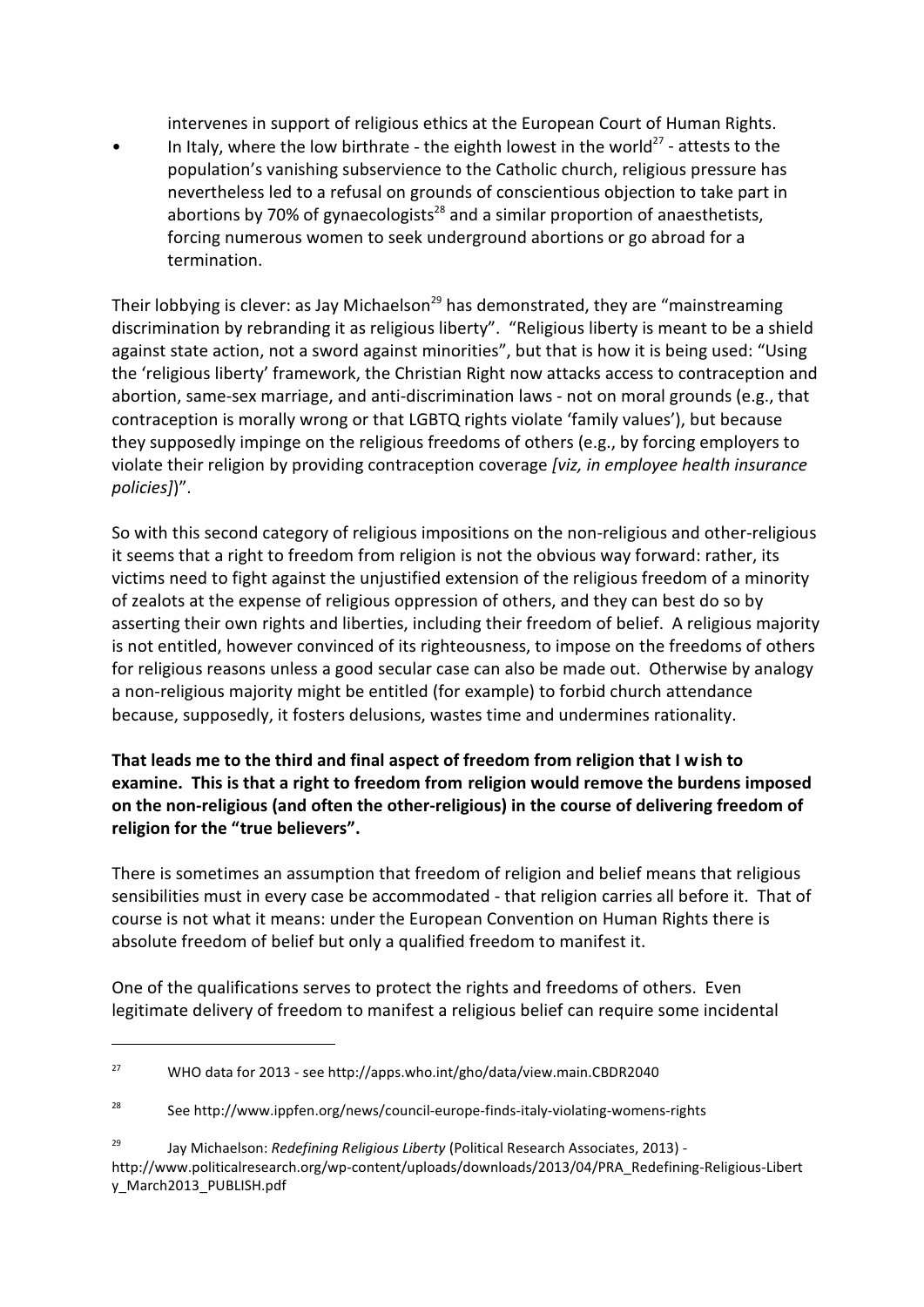compromise of the rights or freedoms of other people. But too often in delivering freedom of religion to the devout, the interests of those others involved are in practice given insufficient weight, especially when they - fellow employees, employers, customers and service users - are non-religious. They may legitimately complain - and their objections will perhaps be particularly acute when it is not individual religious freedom but that of organisations that is being protected.

Such is the case when:

- religious employers are permitted to discriminate against job applicants or candidates for promotion because of their lack of the employer's religion. This is the case with a large minority of teaching posts in England and a proportion of some public service jobs in (for example) hospitals in many other countries;
- secular employers are obliged to make accommodations for religious employees that have deleterious effects for their other employees - e.g., if concessions over job duties or time worked are made without adequate compensating arrangements for those who have to fill the gap;
- women wanting emergency contraception are turned away by a pharmacist on grounds of religious exemption from professional duties;
- elderly gay couples are split up when the local authority's duty to house them is contracted out to a religious retirement home because it disapproves of their 'inherently disordered condition'.

So is this a case for a right to freedom from religion? I think not. The rights of non-religious people need to be defended on the basis of their own freedom of religion and belief. This is a question of the interpretation of freedom of religion and belief, not one of opposition to it. There is no easy solution by way of asserting a new right. Instead, tough arguments need to be had in multiple contexts with subtle distinctions of fact and circumstance over the boundaries between your and my and his & her rights.

This is where the distinction under the ECHR between manifestation of religion or belief and motivation by it is so valuable.<sup>30</sup> Not every act motivated by religion is a manifestation of it. Just as a pacifist cannot lawfully refuse to pay the proportion of taxes that goes to defence<sup>31</sup> so Christian pharmacists should not be permitted lawfully to refuse to dispense contraceptives contrary to their professional obligations<sup>32</sup> nor should a Christian proprietor of a business be allowed to refuse a commercial service on grounds of the would-be client's sexuality.<sup>33</sup>

<sup>&</sup>lt;sup>30</sup> "Even where the belief in question attains the required level of cogency and importance, it cannot be said that every act which is in some way inspired, motivated or influenced by it constitutes a 'manifestation' of the belief." - *Eweida and others v. United Kingdom* [2013] ECHR 37 at §82.

<sup>31</sup> *Arrowsmith v. United Kingdom* (1981) 3 EHRR 218.

<sup>32</sup> *Pichon and Sajous v. France (dec.)*, no 49853/99, ECHR 2001-X.

<sup>33</sup> *Bull and Bull v. Hall and Preddy* - UK Supreme Court: [2013] UKSC 73.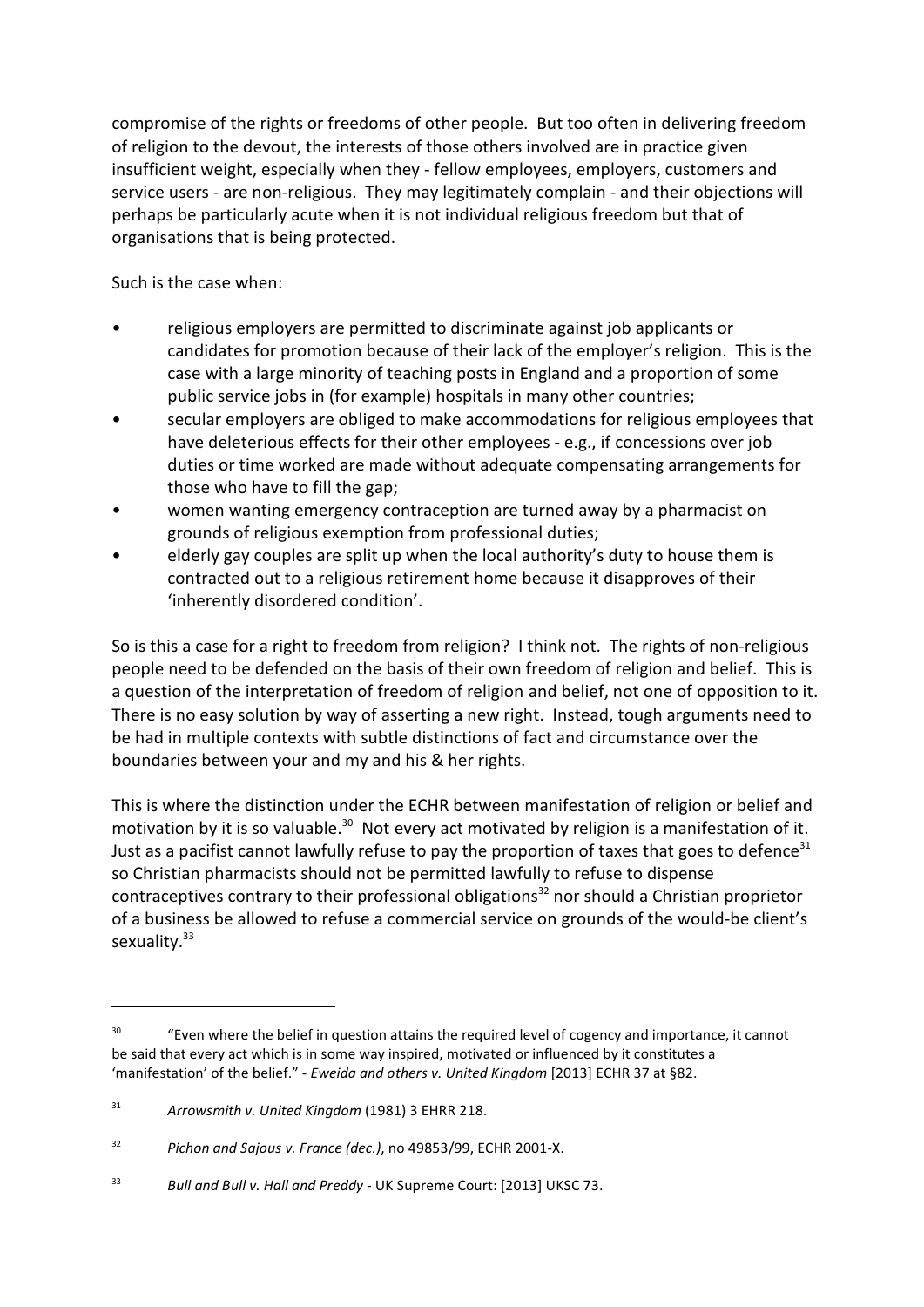Some consciences are very tender but the law does not have to fall in with them conscientious objection in war did not exempt objectors from alternative war work, and if they refused that they went to jail. But often the difficulty is created not by deep-felt conscientious objection but by obedience to a perceived religious duty - or by the opportunistic making of what is essentially a political point, sometimes in a clearly orchestrated campaign: for one of the factors that must be taken into account when we stand back from the individual case is the rise of litigation as propaganda aimed at building a false narrative of religious persecution. Campaigning Christian bodies often take on unlikely cases and are not worried about losing because losing only adds colour to the appearance of persecution. This is what was noted in the Jay Michaelson report already mentioned. It is part of the motivation of the European Centre for Law and Justice and other European bodies<sup>34</sup> and in the UK of the Christian Legal Centre which has brought many unsuccessful cases including two of those that recently attracted attention in the European Court of Human Rights.<sup>35</sup>

I am not saying that these cases were altogether lacking merit. The court found for Eweida and I have no quarrel with that. But these are often not easy questions: the territory is contested, and compromises are necessary on all sides. The UK, with its Equality Acts extending the law on equality and non-discrimination from employment and occupation, where the EU mandates legislation, to the provision of services and premises, has had to face problems most other countries have not yet encountered. This is not the place for a detailed examination and I have written elsewhere on the matter<sup>36</sup> but legislators wishing to provide for conscientious objection and religious exemptions from laws of general application need to think carefully through the consequences and, for example, draw distinctions between individuals and institutions, and among the latter between those with a primary purpose of advancing or practising a religion (such as churches), those with a primary purpose of delivering a service, maybe to the general public, in a way based on religious principles (such as religious charities), and those with a primary purpose that is secular, albeit their owners or managers wish to act in a way consistent with their personal religious beliefs (such as businesses).

And among the latter two categories, another distinction is relevant: between those that are publicly funded to provide a public service, maybe under contract to a public authority, whose clients therefore have little or no choice but to come to them, and those that are independently offering a service to clients who choose to take it up.

A special case concerns the freedom - the human right - of parents to bring up their children according to their own beliefs. Noone wishes to deny that right to parents, but theirs is not the only interest at stake. In Article 2 of the first protocol to the European Convention on

<sup>&</sup>lt;sup>34</sup> Such as the Observatory on Intolerance and Discrimination Against Christians in Europe, the One of Us campaign, Citizen Go, etc.

<sup>35</sup> It directly supported two of the losing cases (*Chaplin* and *McFarlane*) out of the four heard as *Eweida and others v. UK* [2013] (nos. 48420/10, 59842/10, 51671/10 and 36516/10).

<sup>36</sup> See http://www.thinkingabouthumanism.org/religion/the-limits-to-legal-accommodation-ofconscientious-objection/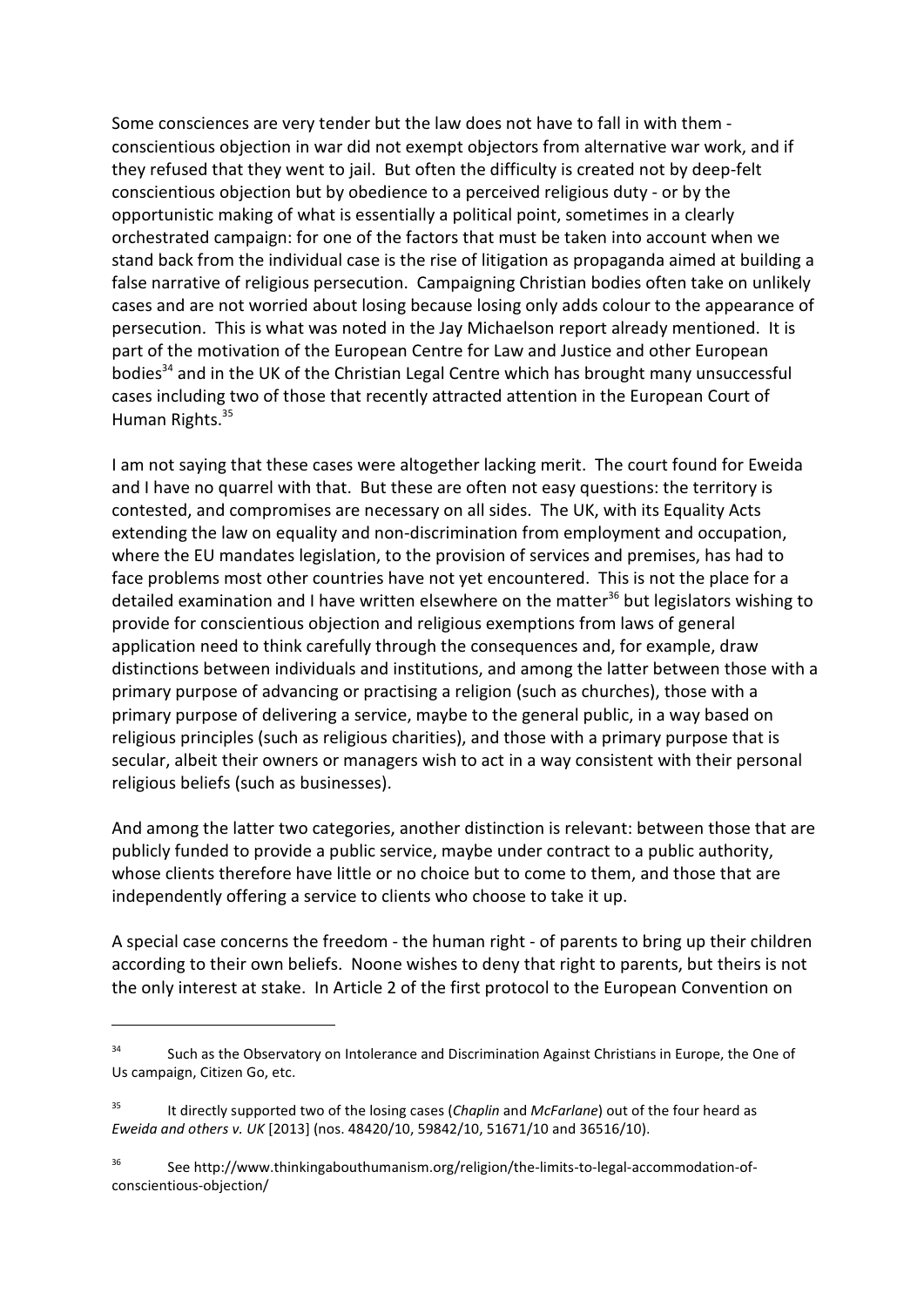Human Rights, the primary right is education - a reminder that children have rights too and there is a public interest at stake. The right of parents to bring up their children in their own beliefs is not unlimited, nor is it a right to have the state do it for them. The state should not provide or fund the religious instruction of children,<sup>37</sup> whether in a single religion or in a variety at the option of parents, and should not therefore fund religious schools. (This is a policy for which there are many other good practical arguments, primarily the social and ethnic as well as religious divisiveness of separate schooling.) Any religious education it provides in non-faiths schools must be "objective, critical and pluralistic".<sup>38</sup>

Moreover, the state has a role in protecting the human rights of children even in privately funded schools: for example, in England recent concerns about extremist influence in some Muslim schools have led to overdue official awareness of gross abuses of children's rights not only in madrassahs providing supplementary education to Muslim children but also in full-time ultra-orthodox Jewish yeshivas, many operating unlawfully. The UN Convention on the Rights of the Child guarantees children's freedom of religion and belief which can sometimes require protection by the state from religious impositions by their parents.<sup>39</sup> All the more so should the state refrain from its own abuse of children's freedom of religion and belief, yet as the latest report from the UN Committee on the Rights of the Child<sup>40</sup> says, the UK is guilty of imposing religious worship on children in all state schools with no right for them (as opposed to their parents) to opt out until they reach the sixth form (i.e., are aged 16+). Schools indeed are another example of that special set of cases already noted where in a closed environment there may be no escape from religion. Just as in prisons, hospitals and the armed services, so in schools a right to some freedom from religion is entirely necessary. But in every case the degree of freedom from religion that can be justified is best delivered by a proper balancing of the freedom of religion and belief of the religious, the other-religious and the non-religious.

## **So, freedom from religion can be delivered partly by achieving a secular state; partly by a stringent review of laws that in origin were at least in part justified as imposing religious ethics; and partly by weighing fairly the rights of everyone affected by any claim for freedom to manifest religion.**

But is there a still wider right to freedom from religion? Should the public square be entirely free of religion - do we want to legislate for a secular society as against a secular state? Should religious arguments be barred in public debate rather than being answered and/or discounted to the extent that they are based only on religion? Should wearing religious dress

<sup>38</sup> *Kjeldsen, Busk Madsen and Pedersen v. Denmark* [1976] 1 EHRR 711 at §53; *Folgero v. Norway* [2007] (no. 15472/02) at §84 and §89; *Zengin v. Turkey* [2008] (no. 1448/04) at §§54-55 and §63.

<sup>40</sup> See advance version CRC/C/GBR/CO/5, published 3 June 2016, available at https://humanism .org.uk/wp-content/uploads/CRC\_C\_GBR\_CO\_5\_24195\_E.docx.

<sup>&</sup>lt;sup>37</sup> This is not an objection to education about religions and beliefs, which on balance is desirable in all schools subject to its being 'objective, critical & pluralistic' as required by European human rights law, and there is no right not to have education of this kind - see *Lautsi & others v Italy* [2011] (no. 30814/06) at §61, quoting *Bulski v. Poland (dec.)* [2006] (nos. 46254/99 and 31888/02).

<sup>39</sup> *R v. Secretary of State for Education ex parte Williamson* [2005] UKHL 15.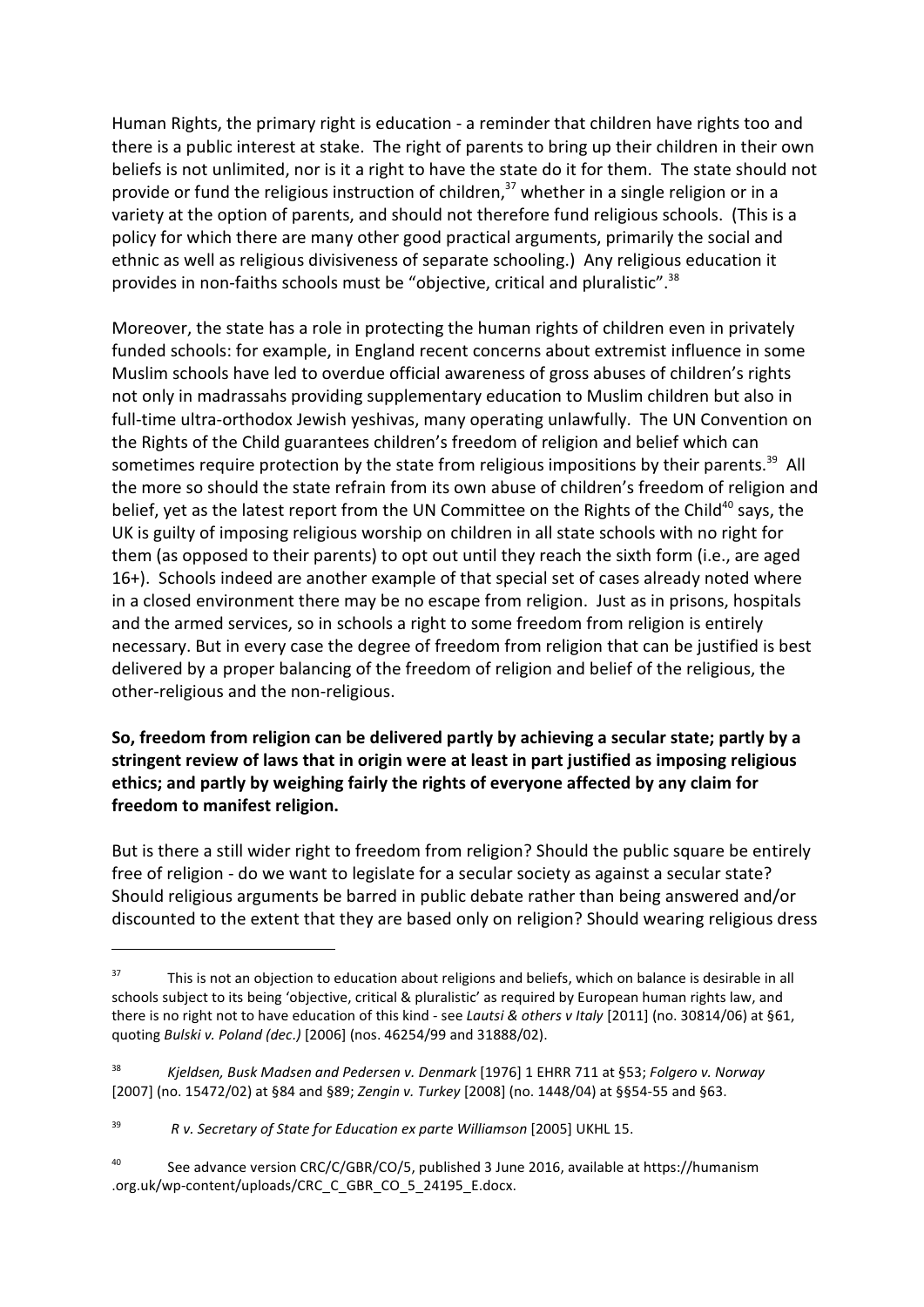and symbols be banned as incompatible with 'living together'<sup>41</sup> in society? Should street preachers be prosecuted for nuisance to the passing crowd? Should churches be required to remove their irritating doomsday propaganda from noticeboards facing the public street? Should governments refuse to engage with religious groups simply because they are religious? Should intolerant religion not be tolerated in a liberal democracy - as proposed in a recent book<sup>42</sup> by Yossi Nehushtan? Should governments curtail freedom of religion in the name of freedom from religion even in order to combat religious extremism, as suggested recently by Amos Guiora in a book<sup>43</sup> called "Freedom from Religion"?

To all these questions I would firmly say No, save (especially in the last two cases) for the limitations allowed under Article 9(2) of the European Convention on Human Rights and comparable provisions elsewhere. These proposals all go beyond those permitted limitations on religious manifestation - "limitations . . . prescribed by law and . . . necessary in a democratic society in the interests of public safety, for the protection of public order, health or morals, or for the protection of the rights and freedoms of others". They would tend to deny equality and protection from discrimination to religious minorities. They would curtail the freedom of religion and belief and freedom of expression of people with whom indeed we might disagree but who are our neighbours and to whom the public space belongs as much as it does to us. We are all members of society together: it may not always be comfortable but the need to give and take is part of living in a community. Governments need to listen to all groups, including religious groups, not (*pace* Silvio Ferrari) because their 'power to mobilise significant groups of followers [is] too important to be ignored'<sup>44</sup> but because they are part of the society they govern and so have a right to be heard like anyone else (which is not in the least to say that a communitarian organisation of society is desirable).

There is, however, an arguable case for a stronger form of secularism than suggested above one that would deliver an extensive freedom *from* religion but only in the official arenas of the state.<sup>45</sup> Under it not only the organs of the state but every representative of it down to the most junior and even temporary or externally contracted employee<sup>46</sup> would be required in their official capacity to observe the strictest neutrality, in particular (in practice) by not wearing symbols, including items of dress, that are associated with a religion.

<sup>46</sup> As in *Ebrahimian v. France* (2015) ECHR 1041.

<sup>41</sup> As sanctioned by the European Court of Human Rights in *S.A.S. v. France [GC]* [2014] (no. 43835/11).

<sup>42</sup> *Intolerant Religion in a Tolerant-Liberal Democracy* (Hart Publishing, 2016).

<sup>43</sup> *Freedom from Religion: Rights and National Security* (OUP, 2013).

<sup>44</sup> "State regulation of religion in the European democracies: the decline of the old pattern", at p109 of *Religion & Democracy in Contemporary Europe*, edd. Motzkin & Fischer, (Alliance, London, 2008).

<sup>&</sup>lt;sup>45</sup> I am indebted for most of the thoughts that follow to Ronan McCrea and his recent lucid and persuasive paper *Secularism before the Strasbourg Court: Abstract Constitutional Principles as a Basis for Limiting Rights* (Modern Law Review (2016) 79(4), 678-705, while taking a more limited view (I believe) than him on the scope for this stronger form of secularism.